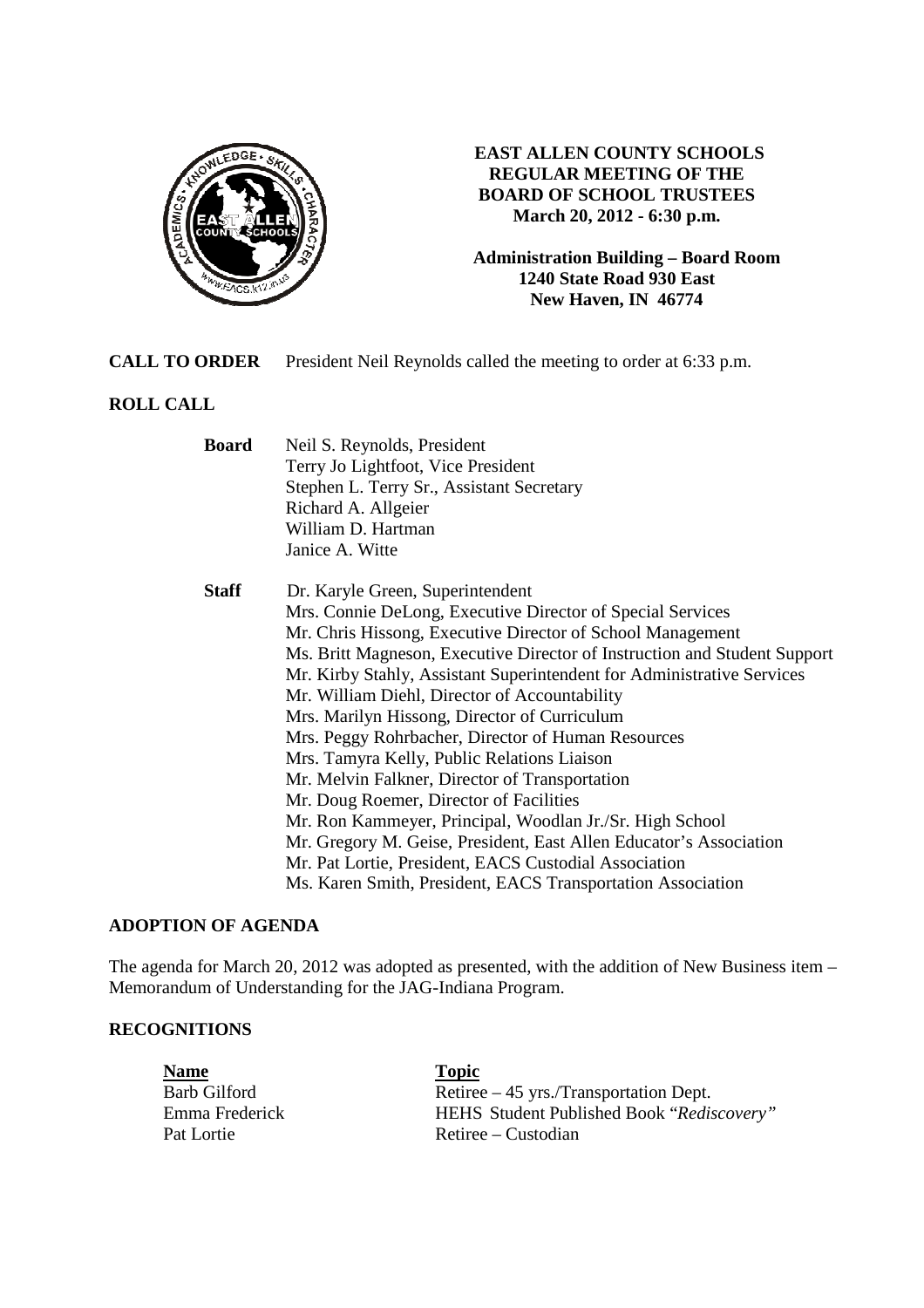## **HEARING OF VISITORS**

None.

# **APPROVAL OF MINUTES: -** March 6, 2012 Executive Session March 6, 2012 Regular Meeting

# **INFORMATION ITEMS**

#### 1. Conflict of Interest Form

# **SUPERINTENDENT COMMUNICATIONS**

| S <sub>p</sub> e <sub>aker(s)</sub> | <b>Subject</b>                                     |
|-------------------------------------|----------------------------------------------------|
| <b>Bill Diehl</b>                   | <b>Blended Learning Options for Implementation</b> |

## **ACTION AGENDA**

#### **CONSENT MOTION:**

|            | Motion: That the Board of School Trustees approve items one through<br>eight as presented. |
|------------|--------------------------------------------------------------------------------------------|
| 12-0320-08 | Approval of Leo High School Bleacher Replacement Bid                                       |
| 12-0320-07 | Approval of Donation of Harlan School Bell                                                 |
| 12-0320-06 | Approval of Contracts for Title II Grant                                                   |
| 12-0320-05 | Approval of Contracts for High Ability Grant                                               |
| 12-0320-04 | Approval of Contract with Renae Azziz/Virtuoso Education Consulting                        |
| 12-0320-03 | Approval of Meetings and Conferences                                                       |
| 12-0320-02 | Approval of Financial Reports                                                              |
| 12-0320-01 | Approval of Human Resources Report                                                         |

| Motion: Allgeier | Second: Hartman | Vote: Aye: $6-0$ |
|------------------|-----------------|------------------|
|------------------|-----------------|------------------|

#### **NEW BUSINESS**

- 1. School Calendar for Years 2013-14, 2014-15, 2015-16
- 2. Contract for Leadership and Learning Center
- 3. Memorandum of Understanding for the JAG-Indiana Program